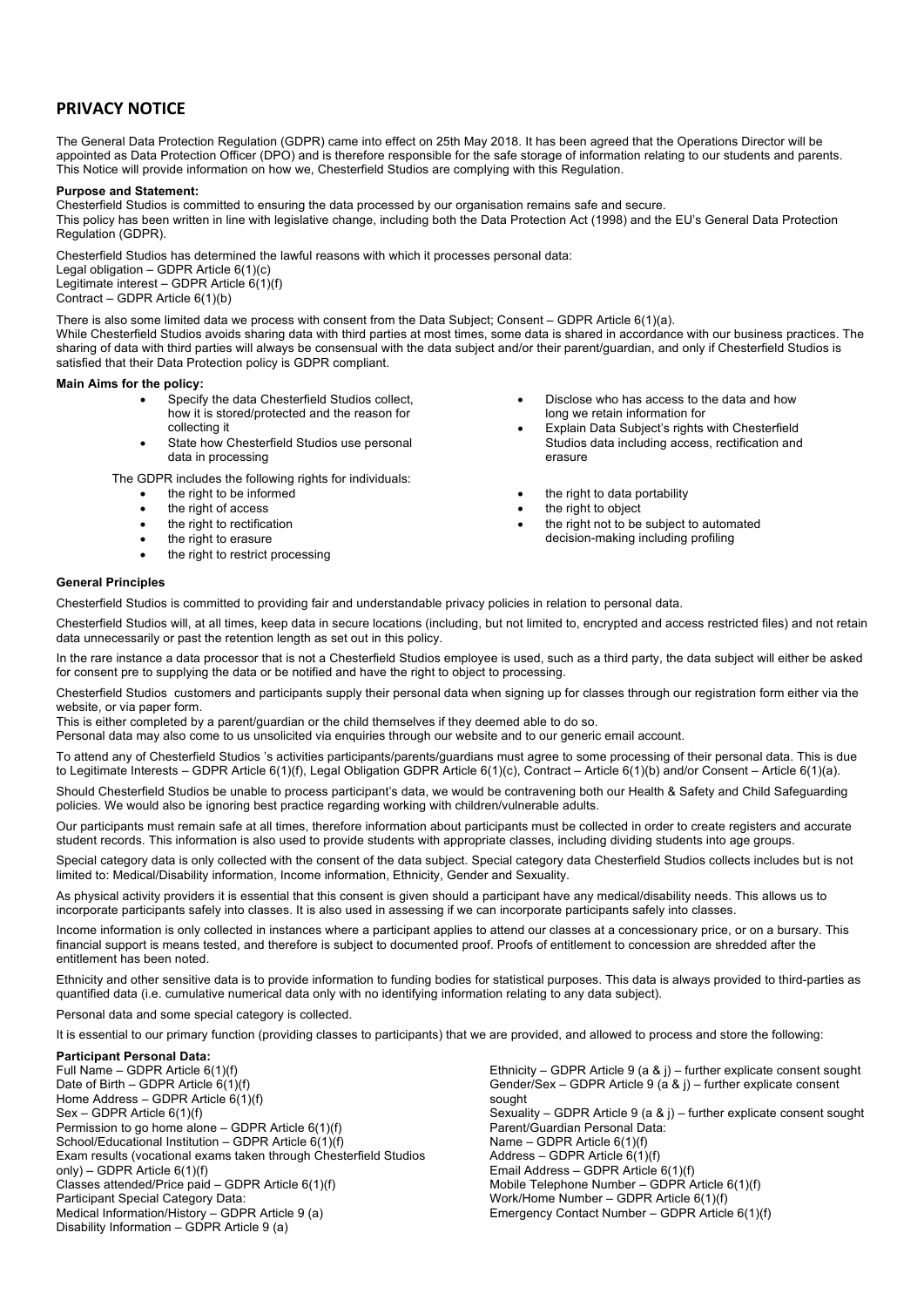# **Parent/Guardian Special Category Data:**

Concession Type – further explicate consent sought Documented proof of financial need – further explicate consent sought Bank Details – further explicate consent sought in the instance of refunds etc.

Chesterfield Studios transports data with all due diligence. Enrolment forms are sent to Chesterfield Studios through an encrypted email server directly from our website which has controlled access. Received enrolment forms are stored on an encrypted email server for no more than 6 months. Received paper enrolment forms are destroyed after no more than 4 weeks.

Data received through enrolment forms is uploaded manually into our database software. Our database is stored both in encrypted files on officebased hardware and backed up regularly in our encrypted cloud-based server. Access to these files is restricted through password protection and only available to authorised staff members.

Registers and emergency contact lists created from student data are stored in encrypted files on office-based hardware and backed up regularly in our encrypted cloud-based server. Access to these files is restricted through password protection and only available to authorised staff members.

Hard copies of registers and emergency contacts are carried by authorised staff members. They are locked away while not in use. When they are no longer in use or out-dated, they are destroyed thoroughly.

Waiting lists are stored on an encrypted cloud-based server.

Our standard retention policy (without the data subject's right to access, rectification and erasure etc.) is THREE YEARS post final attendance. Exceptions to our retention policy:

- Financial records are kept for 6 years due to legal obligation
- First Aid records are kept for 21 years due to legal obligation
- Photo consent may be kept indefinitely
- Child Safeguarding records are kept indefinitely on a caseby-case basis, the minimum these will stored for is 6 years due to legal obligation
- Bank details are deleted after the action concerning them is complete
- Enquiries that do not turn into bookings with current classes are deleted after they have been dealt with
- Chesterfield Studios does not actively share data with third parties, however there are certain instances where sharing information is crucial to our business processes.

# **Freelance Teachers:**

As many of Chesterfield Studios teachers are freelance staff, we have confidentiality and data processor agreements in place. Teachers will never be provided with personal details aside from participant's first names and any medical information that is pertinent to the running of a class (subject to consent from the data subject)

# **MailChimp:**

Chesterfield Studios uses a USA based company 'MailChimp' to provide newsletters and marketing via email. This is an optional process, which people consent to during enrolment or sign-up directly through our website. Data Subjects can opt-out and erase/rectify their record stored with MailChimp at any time. Chesterfield Studios is satisfied that their GDPR regulations are thorough, and the information stored in MailChimp (email addresses) is secure. We have a processor contract in place, and copies are available upon request.

# **Pay Here Ltd, trading as Loveadmin.com:**

Chesterfield Studios uses Pay Here Ltd, trading as loveadmin.com to process membership details through its online service. All necessary details including, but not limited to full name, date of birth, address, contact telephone numbers and email addresses, important medical information, school details, payment information and bank details are stored within their system. Full details on the Pay Here Ltd privacy policy are available here: https://www.loveadmin.com/privacy-policy/

# **PayPal:**

Chesterfield Studios uses PayPal to process orders through our website.

By purchasing through PayPal you must agree to their own (GDPR Compliant) policies.

Chesterfield Studios is satisfied that their GDPR regulations are thorough, and the information stored in PayPal is secure. We have a processor agreement in place, and copies are available upon request.

# **Child Performance Licensing:**

In order to process child performance licences, Chesterfield Studios are legally required to provide some personal data to local councils (including but not limited to: full name, date of birth and school details). This is an optional consent, which will be sought at the time of sending participation consent forms. Chesterfield Studios is satisfied that their GDPR process are thorough and any data will be stored in a secure environment, and not unnecessarily retained. For more information: https://www.derbyshire.gov.uk/council/gdpr/general-data-protection-regulation-gdpr.aspx

# **Child Safeguarding Concerns:**

In the unlikely event Chesterfield Studios has a safeguarding concern in relation to one of our participants, Chesterfield Studios are legally required to provide data to the safeguarding board at the local council. Chesterfield Studios is satisfied that their GDPR process are thorough and any data will be stored in a secure environment, and not unnecessarily retained.

# **Event Programmes:**

Chesterfield Studios may occasionally produce programmes for events. These will only ever contain the first name and first initial of a child's last name (unless otherwise consented to). The name of a child's class may also be included. Participants/their Parent and/or Guardians may choose if they want to be included in the programme when they agree to participate at an event.

# **Examination Entry:**

In order to enter examinations, Chesterfield Studios must provide some personal data to examination boards (currently Chesterfield Studios work with: LAMDA, RAD and ABRSM). This sharing of data is to be consented to by the data subject and/or parent/guardian upon being entered for the exam.

# **Derby and Derbyshire Music Partnership:**

Chesterfield Studios must sometimes share personal data with the Derbyshire County Council (names, DOB, examination grades or working level, school name) as part of our agreement as a Delivery Partner for the Derbyshire Music Education Hub. This data demonstrates progress to DCC in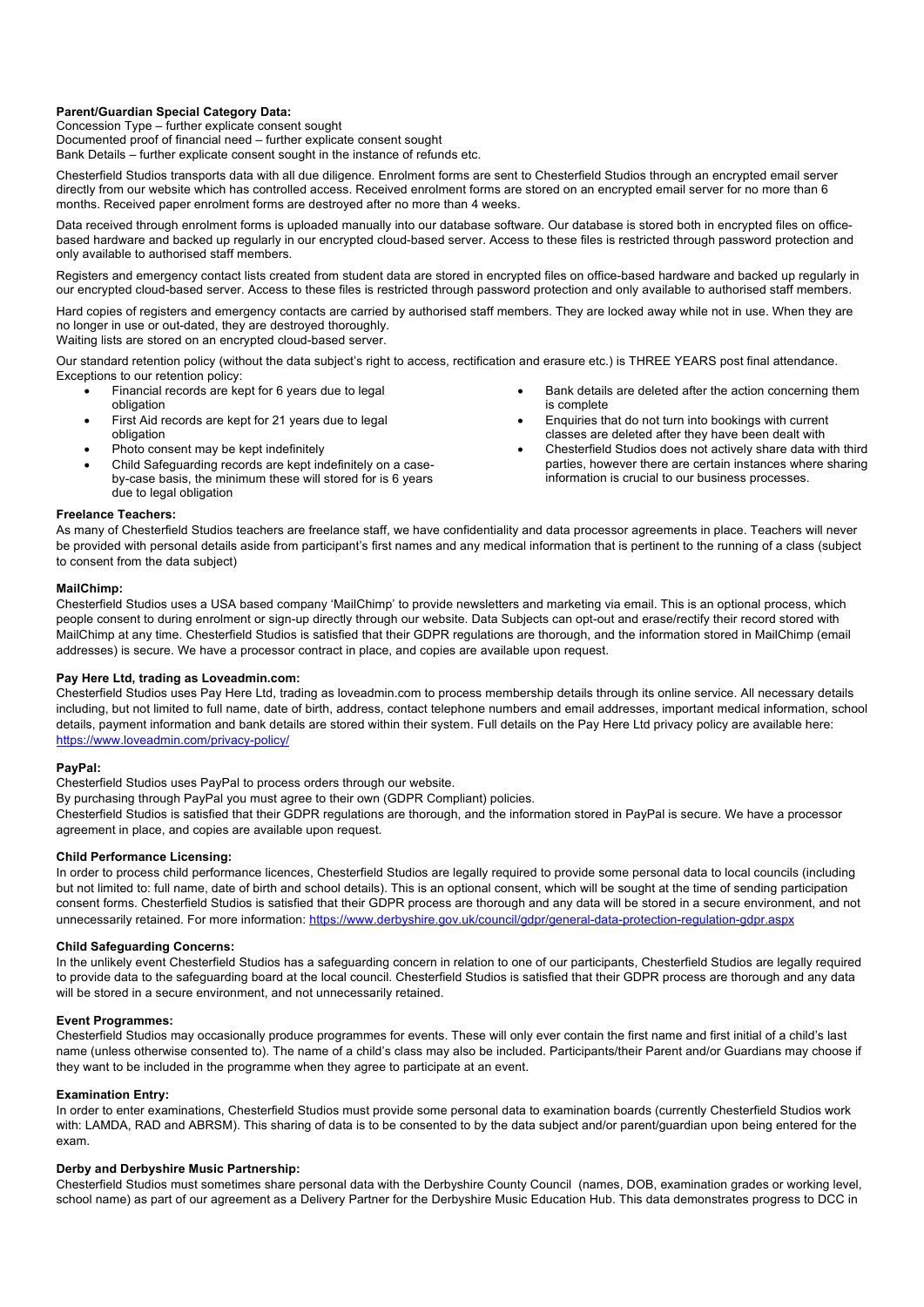return for funding to assist the aims and objectives of Chesterfield Studios. Chesterfield Studios is satisfied that their GDPR process are thorough and any data will be stored in a secure environment, and not unnecessarily retained.

# **Independent Examiner:**

It is Chesterfield Studios legal obligation to have an independent examination with regards to its financial processes at the end of every financial year. This includes access to our income relating to classes and services. Any data shared will be purged of as much identifying data as possible. Chesterfield Studios is satisfied that their GDPR process are thorough and any data will be stored in a secure environment, and not unnecessarily retained. Chesterfield Studios has a copy of the privacy agreement on file.

# **NHS Test and Trace:**

Chesterfield Studios is committed to the Test and Trace programme and agrees to provide the NHS Test and Trace service with Full Name, address, contact telephone numbers and email addresses when requested, along with times and dates of visits. Chesterfield Studios is satisfied that their GDPR process are thorough and any data will be stored in a secure environment, and not unnecessarily retained.

# **MyGuestList.com**

We are using myguestlist.com to for visitors to check-in to Chesterfield Studios and their data be stored for 21 days as part of the NHS Test and Trace scheme. After 21 days, the data is safely deleted. All data collected by the Check In app is stored and deleted as per Government Guidelines. Data is only available to the Check In App account holder. Chesterfield Studios is satisfied that their GDPR process are thorough and any data will be stored in a secure environment, and not unnecessarily retained.

# **Any data subject with personal data stored within Chesterfield Studios is entitled to the rights of:**

# **Access**

You may contact Chesterfield Studios at any time to access all data held relating to you and/or your child(ren). Chesterfield Studios will ensure that we respond to a subject access request without undue delay and within one month of receipt. If the information request will also include data regarding others, Chesterfield Studios has the right to refuse the request or take steps in order to obtain consent from other involved parties. The right of access does not apply to Chesterfield Studios 's legal obligations such as Child Safeguarding records.

# **Rectification**

You may contact Chesterfield Studios at any time in order to rectify data held relating to you and/or your child(ren). Chesterfield Studios will ensure that we respond to a rectification request without undue delay and within one month of receipt.

The right to rectification does not apply to Chesterfield Studios 's legal obligations such as payment record information.

# **Erasure**

You may contact Chesterfield Studios at any time in order to erase data held relating to you and/or your child(ren). Chesterfield Studios will ensure that we respond to an erasure request without undue delay and within one month of receipt.

The right to erasure does not apply to Chesterfield Studios 's legal obligations such as First Aid records.

# **Restrict Processing**

You may contact Chesterfield Studio at any time in order to restrict the data we process relating to you and/or your child(ren). Chesterfield Studios will ensure that we respond to a request to restrict processing without undue delay and within one month of receipt. However, due to our legitimate interest in most of the data collected- we may have to revoke your membership with Chesterfield Studios until the restriction is lifted. This is due to Health and Safety and Child Safeguarding.

# **Data Portability**

You may contact Chesterfield Studios at any time in order to obtain the data we process relating to you and/or your child(ren) and reuse it across different services. Chesterfield Studios will ensure that we respond to a request to restrict processing without undue delay and within one month of receipt. Please note, this does not apply to Chesterfield Studios 's legal obligations.

# **Objection**

You may contact Chesterfield Studios at any time in order to object to the processing of data relating to you and/or your child(ren). Chesterfield Studios will ensure that we respond to a request to restrict processing without undue delay and within one month of receipt.

However, due to our legitimate interest in most of the data collected- we may have to revoke your membership with Chesterfield Studios until the restriction is lifted. This is due to Health and Safety and Child Safeguarding.

# **Rights related to automated decision-making including profiling**

You may contact Chesterfield Studios at any time in order to object to profiling relating to you and/or your child(ren). Chesterfield Studios will ensure that we respond to a request to restrict processing without undue delay and within one month of receipt. However, due to our legitimate interest in most of the data collected- we may have to revoke your membership with Chesterfield Studios until the profiling restriction is lifted. This is due to Health and Safety and Child Safeguarding. Chesterfield Studios has a lawful reason for profiling; Legitimate Interests and consent. None of Chesterfield Studios 's decision making is automated. Profiling is only used in circumstances where a participant may have certain health/disability needs which may prevent them from taking part in classes (as it would be unsafe to do so).

Any and all verbal requests are noted, and then contacted again either via phone or email to verify the request. Verbal requests will be responded to in the time frames mentioned above.

Chesterfield Studios often use footage/photos used from shows, performances and classes for marketing purposes both in print media and the website. Participants/their Parent and/or Guardians may choose if they do not wish themselves/their child to be depicted.

Some attendees at events may film/take photos for their own personal use (e.g. parents of other participants). Participants/their Parent and/or Guardians may choose if they do not wish themselves/their child to be depicted.

# **Social Media:**

Chesterfield Studios regularly share photos/videos of students in workshops, events and performances through social media platforms including; Instagram, Facebook, Twitter, Email. These will never be shared with any identifying information (age, location etc.). There may be times where we will share first names, but only with the explicit consent of the parents. All members of staff (PAYE, Freelance and Voluntary) must agree to this Data Protection policy prior to accepting a contract of employment.

Training is supplied as part of management and supervision. It is also included in all induction and training periods.

# **Complaints:**

Complaints in regard to the handling of any personal data can be made directly to Chesterfield Studios 's DPO: (Adam Green, Operations Director). Email: adam.green@chesterfieldstudios.co.uk

Telephone: 01246 271540

Address: Eastwood Buildings, Rose Hill, Chesterfield S40 1LW

If you feel that your complaint was not handled in the correct manner, or still have concerns, you may escalate the complaint by either contacting the Artistic Director (details upon application) or by contacting the Independent Commissioner's Office (ICO).

ICO Telephone Number: 0303 123 1113

# **Data Breeches:**